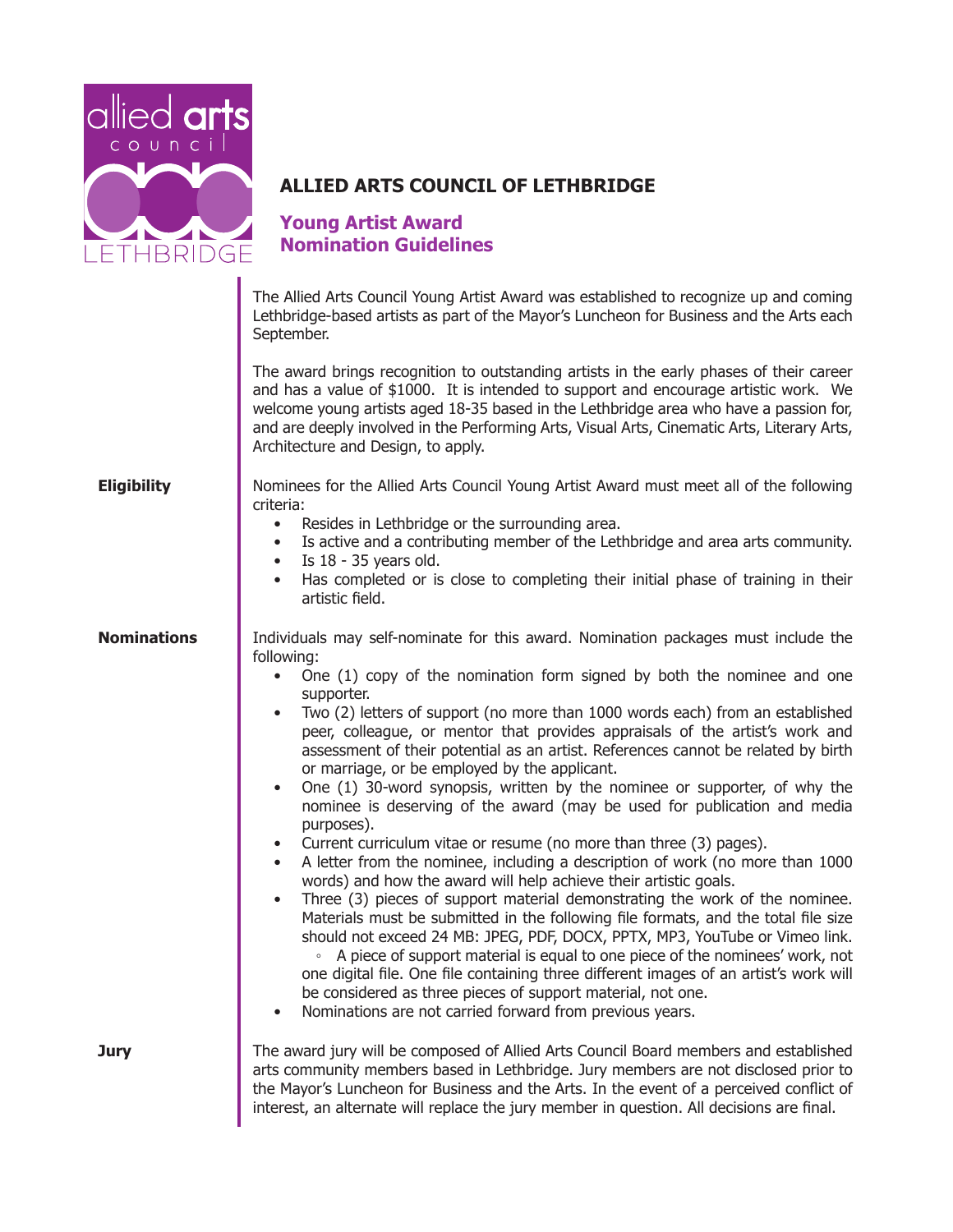| <b>Selection</b><br><b>Criteria</b> | The award recipient will be selected based on the following criteria (15 points total):                                                                                                                                                                                                                                                                                                                                                                                                                                                                                                                                                                                                         |  |
|-------------------------------------|-------------------------------------------------------------------------------------------------------------------------------------------------------------------------------------------------------------------------------------------------------------------------------------------------------------------------------------------------------------------------------------------------------------------------------------------------------------------------------------------------------------------------------------------------------------------------------------------------------------------------------------------------------------------------------------------------|--|
|                                     | Artistic Merit - maximum of 6 points<br>Strength of nominee's artistic expression<br>$\bullet$<br>Nominee's level of accomplishment measured against peers at similar stages of<br>$\bullet$<br>development.                                                                                                                                                                                                                                                                                                                                                                                                                                                                                    |  |
|                                     | Impact on Community – $maximum$ of 5 points<br>Nominee's contribution and commitment to the Lethbridge and area arts<br>community.                                                                                                                                                                                                                                                                                                                                                                                                                                                                                                                                                              |  |
|                                     | Impact on the Artist – maximum of 4 points<br>The extent the award will help the nominee achieve their artistic goals.                                                                                                                                                                                                                                                                                                                                                                                                                                                                                                                                                                          |  |
| <b>Notification</b>                 | All nominators will receive acknowledgement of receipt and will be notified of whether<br>their applications were successful in advance of the Mayor's Luncheon for Business and<br>the Arts, held in September.                                                                                                                                                                                                                                                                                                                                                                                                                                                                                |  |
| <b>Deadline</b>                     | <b>Extended deadline: May 31, 2022</b> Complete applications must be submitted via<br>email on or before the deadline. Incomplete or late nominations will not be accepted<br>or considered.                                                                                                                                                                                                                                                                                                                                                                                                                                                                                                    |  |
| <b>Further</b><br>information       | Contact the Allied Arts Council of Lethbridge at 403.320.0555 or email<br>projects@artslethbridge.org.                                                                                                                                                                                                                                                                                                                                                                                                                                                                                                                                                                                          |  |
| <b>Definition of</b><br><b>Arts</b> | For the punpose for this gevaluated, And Luding devittment collowitation: the creators, composers,<br>choreographers, interpreters, and performers in music, dance, theatre and<br>opera.<br>The Visual Arts, including, without limitation: painting, printmaking, sculpture,<br>$\bullet$<br>performance and installation art, photography, new media and fine craft.<br>Cinematic Arts, including, without limitation: film and video drama, documentary<br>$\bullet$<br>and art film/video<br>Design<br>$\bullet$<br>Architecture<br>$\bullet$<br>Literary Arts, including, without limitation: novel, short story, blended genres,<br>$\bullet$<br>poetry, drama and creative non-fiction. |  |